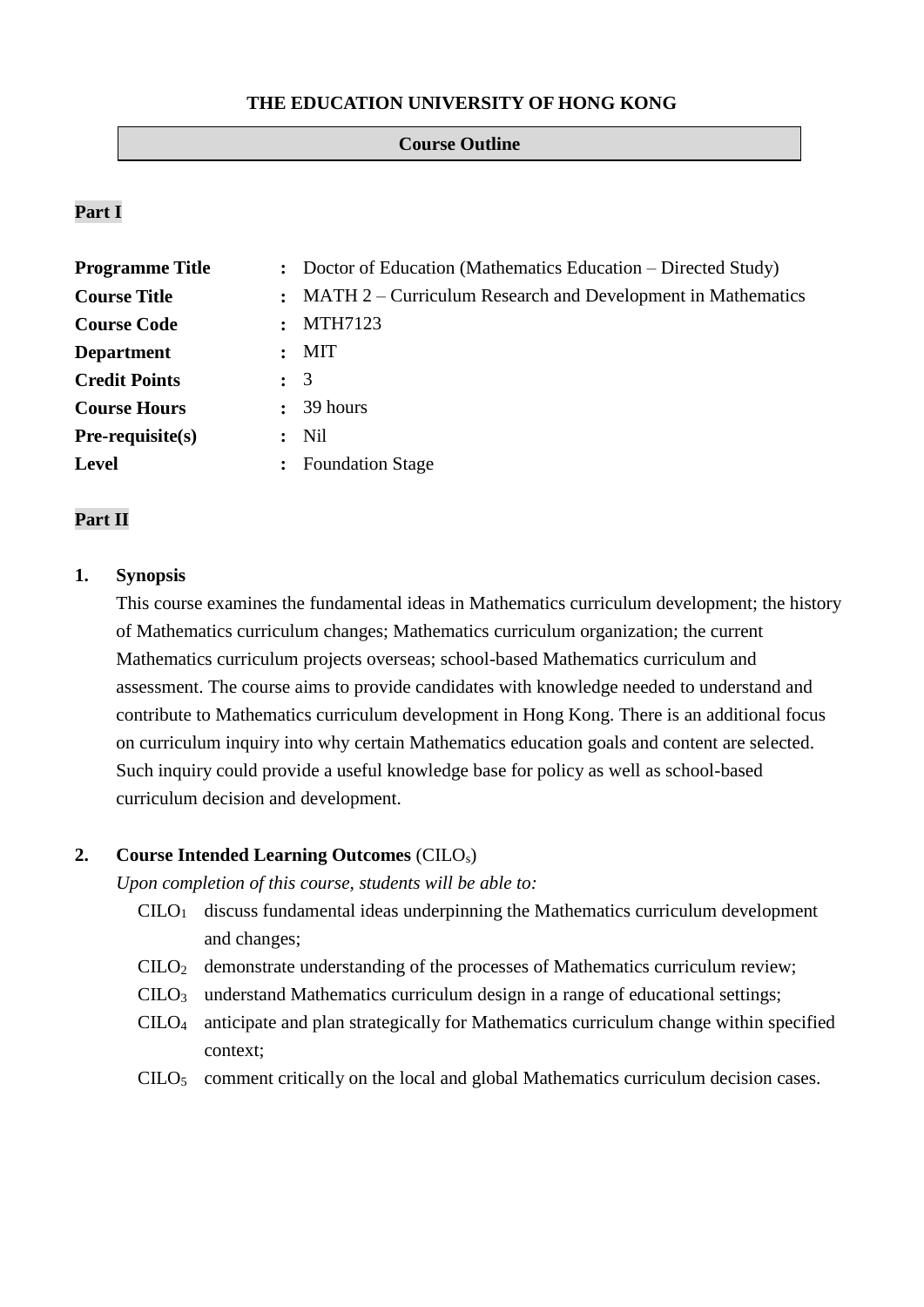# **3. Content, CILOs and Teaching & Learning Activities**

| <b>Course Content</b>                             | <b>CILOs</b>        | <b>Suggested Teaching &amp;</b> |
|---------------------------------------------------|---------------------|---------------------------------|
|                                                   |                     | <b>Learning Activities</b>      |
| A discussion of the nature of curriculum          | CLO <sub>1.2</sub>  | Lecturer-led Q&A                |
| development and its theories and perspectives     |                     | Guided Research                 |
| regarding sociological, psychological and         |                     | Activities                      |
| philosophical concepts, and the fundamental ideas |                     |                                 |
| underpinning the Mathematics curriculum           |                     |                                 |
| development and changes.                          |                     |                                 |
| The processes of Mathematics curriculum review    | C <sub>1,2</sub>    | Lecturer-led Q&A                |
| and the history of Mathematics curriculum         |                     | ■ Guided Research               |
| changes.                                          |                     | Activities                      |
| Mathematics curriculum decision factors           | C <sub>2,3</sub>    | Lecturer-led Q&A                |
| regarding people, context and organization.       |                     | Guided Research                 |
|                                                   |                     | <b>Activities</b>               |
| Curriculum inquiry into why certain Mathematics   | CILO <sub>3,4</sub> | • Problem-Based Learning        |
| education goals and content are selected and the  |                     | <b>Activities</b>               |
| key components for organizing Mathematics         |                     | Guided Research                 |
| curriculum and reflecting on the contemporary     |                     | Activities                      |
| Mathematics curriculum organization practice in   |                     |                                 |
| Hong Kong and overseas.                           |                     |                                 |
| School-based Mathematics curriculum and           | C <sub>4,5</sub>    | • Problem-Based Learning        |
| assessment.                                       |                     | Activities                      |
|                                                   |                     | Guided Research                 |
|                                                   |                     | Activities                      |

# **4. Assessment**

|     | <b>Assessment Tasks</b>                               | Weighting $(\% )$ | <b>CILO</b>               |
|-----|-------------------------------------------------------|-------------------|---------------------------|
| (a) | A presentation on the articulation of self-selected   | 20                | CILO <sub>1,2,3</sub>     |
|     | readings and on possible future research directions.  |                   |                           |
| (b) | An analytical and critical essay of around 4000 words | 80                | CILO <sub>1,2,3,4,5</sub> |
|     | on one of the topics in the Content Themes.           |                   |                           |

# **5. Required Text(s)**

Nil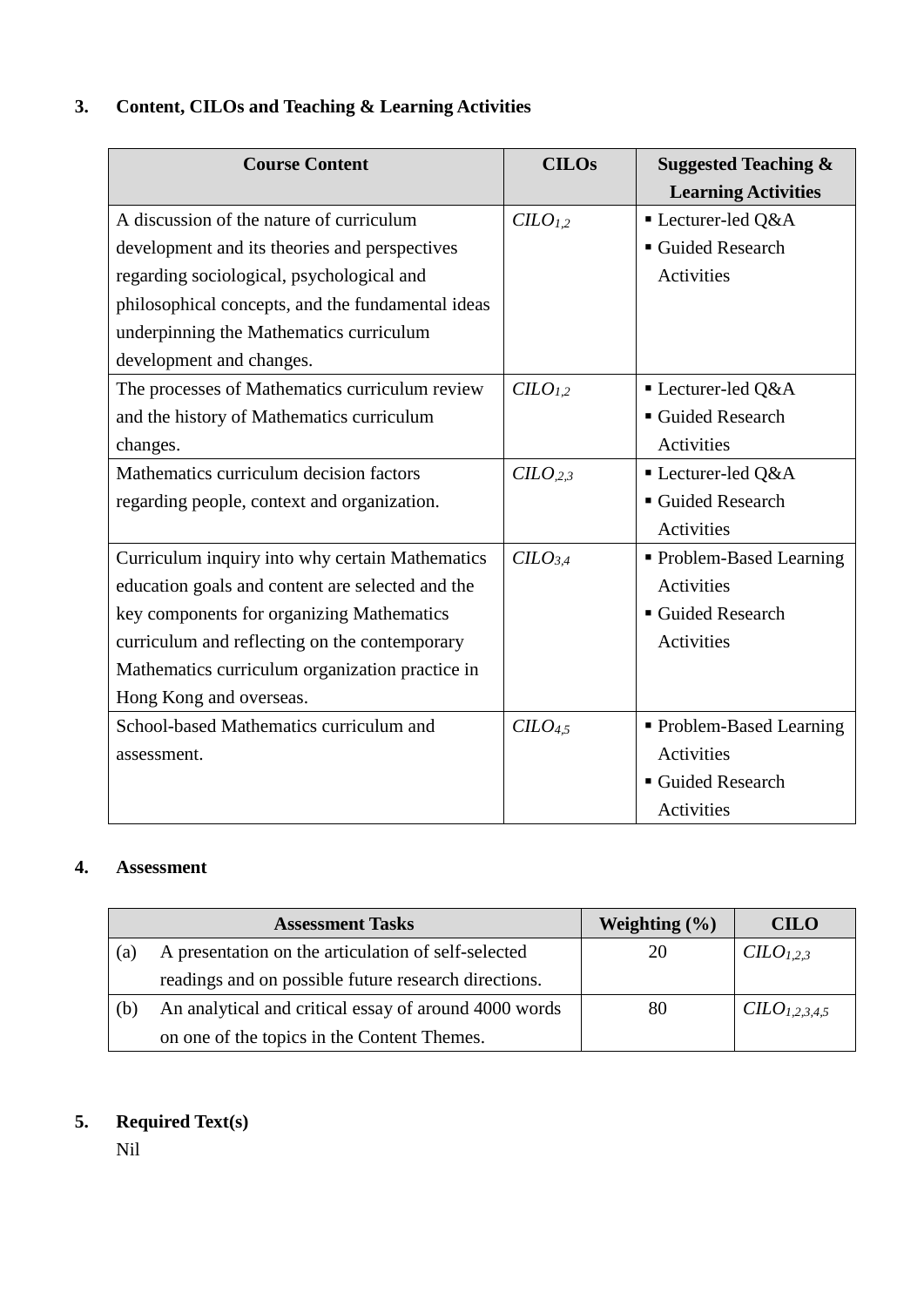## **6. Recommended Readings**

Cornbleth, C. (1990). A point of view. In C. Cornbleth (Ed.). *Curriculum in context* (pp.3-11). New York: State University of New York Press.

Cuban, L. (1992). Curriculum stability and change. In P. Jackson, (ed.), *Handbook of research on curriculum* (pp.216-247). London: Macmillan.

Douglas, A. G. (1992). Handbook of research on mathematics teaching and learning: a project of the National Council of Teachers of Mathematics. New York: Macmillan Pub. Co.

Elmore, R., Sykes, G., & Spillane, J. P. (1992). Curriculum policy. In P. W. Jackson, (eds.), *Handbook of Research on Curriculum*. United States: American Education Research Association.

Fok, P. K. (2002). *Decision discourse as politics of control: A case study of the School-based Curriculum Tailoring Scheme catering for student learning differences*. Unpublished doctoral thesis, the Chinese University of Hong Kong.

Hau, K. T., Ip, M. H. & Cheng, Z. (1996). TOC and inter-school comparison. *Education Journal,* 24(2). The Chinese University of Hong Kong.

Howson, A.F., Keitel, C. & Kilpatrick, J. (1983). *Curriculum development in mathematics.* Cambridge: Cambridge University Press.

\*Hoyles, C., Morgan, C. & Woodhouse, G. (1999). *Rethinking the mathematics curriculum*. London: Falmer Press.

Klein, M. F. (1991). A conceptual framework for curriculum decision making. In M. F. Klein (Ed.),

*The politics of curriculum decision making: Issues in centralizing the curriculum*. New York: State University of New York.

\*Mason, J. & Johnston-Wilder, S. (Eds.) (2004). *Fundamental Constructs in Mathematics Education*. London/NewYork: RoutledgeFalmer

McClelland, G. (1991). Attainment targets and related assessment in schools. In N. Crawford & E. R. D. Hui (Eds.). *The curriculum and behavior problems in schools: A response to the Education Commission Report*, 4, 127-145. Hong Kong: Faculty of Education, The University of Hong Kong.

Ornstein, A. C. (2003). Philosophy as a basis for curriculum decisions. In A. C. Ornstein, L. S. Behar-Horenstein, & E. F. Pajak (Eds.), *Contemporary issues in curriculum* (3<sup>rd</sup> ed.) (pp.3-9). Boston: Allyn and Bacon.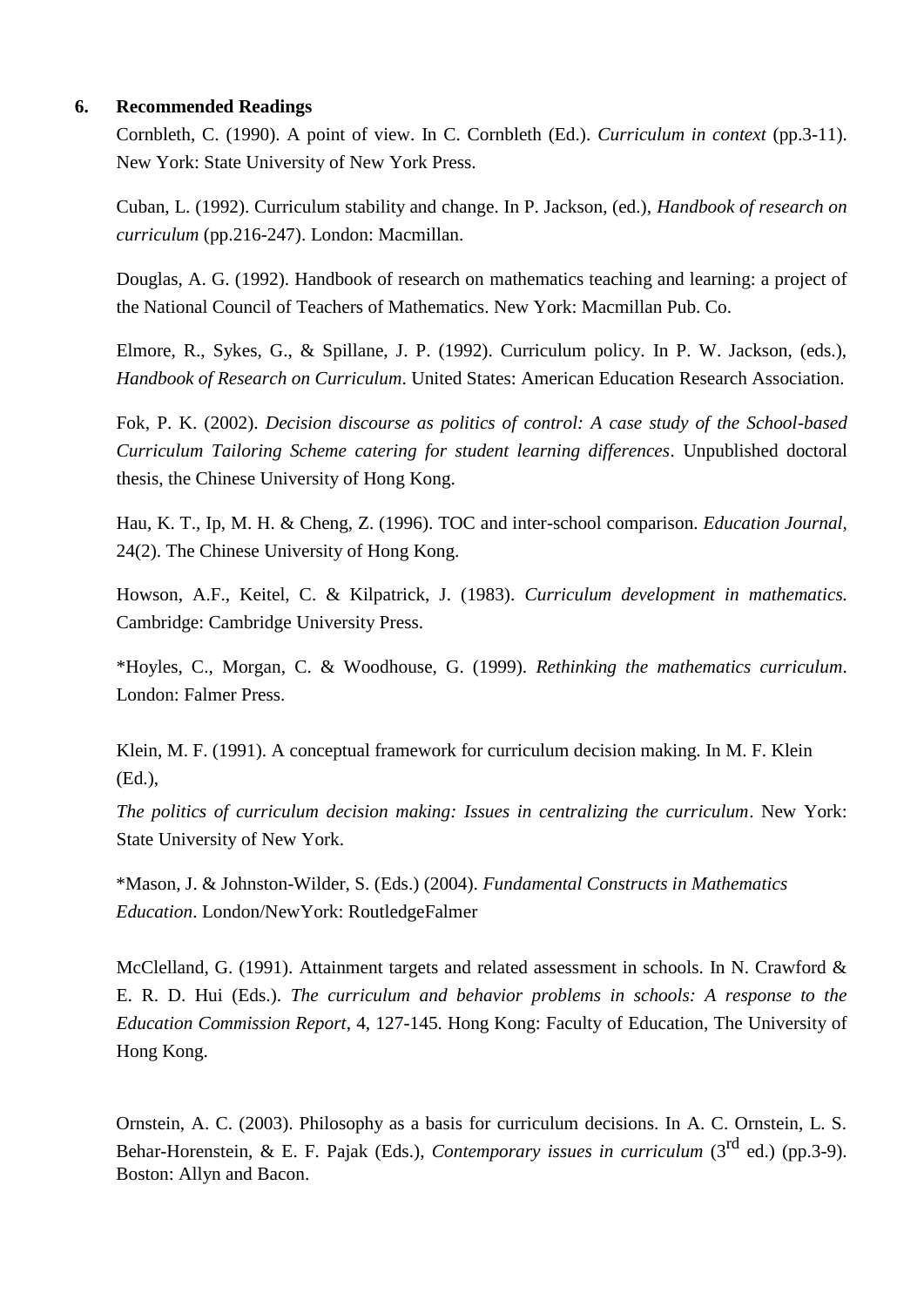Philip, W. J. (1992). *Handbook of research on curriculum: a project of the American Educational research association*. New York: Macmillan Pub. Co.

Short, E. C. (2008). Curriculum policy research. In F. M. Connelly, M. F., He, J. Phillion (Eds.), *The Sage Handbook of Curriculum and Instruction* (pp.420-430). United States: Sage Publication.

Sowell, E. J. (1996). *Curriculum: An integrative introduction.* Englewood Cliff, New Jersey.

\*Tang, K. C., Wong, N. Y., Fok, P. K., Ngan, M. Y., & Wong, K L. (2007). *Hong Kong Primary Mathematics Curriculum Development in the Past Five Decades and Its Implications for the Future Mathematics Curriculum Development*, Journal of Basic Education, 16(1):115-131, Hong Kong: Chinese University of Hong Kong, Education Research Institute.

Wong, N. Y., Tang, K. C., Fok, P. K., Ngan, M. Y., & Wong, K L. (2007, March). *Rethinking our child centre Mathematical Education: The insights learned from mathematical curriculum development in Hong Kong.* In Taiwan Journal of Mathematics Teachers, 9, 3-25. On line retrieved: http://www.math.ntnu.edu.tw/~tame/tameteachers/TJMT09.pdf (In Chinese). Taipei: Taiwan Association for Mathematics Education.

\*Wong, N. Y., Han, J. W., & Lee, P. Y. (2004). The mathematics curriculum: Towards globalisation or Westernisation? In L. Fan, N. Y. Wong, J. Cai, & S. Li (Eds.), *How Chinese learn mathematics: Perspectives from insiders* (pp. 27-70). Singapore: World Scientific.

Young, M. F. D. (1998). *The curriculum of the future*. London: The Falmer Press.

黃德華, 殷勤思(2009)。*《從中國數學課程改革探討形成性課程評鑑的原則》*。刊於《數學 教育》第三十八期,頁10-19,中國香港:香港數學教育學會,共9頁。

*Those marked with (\*) are highly recommended.*

## **7. Related Web Resources**

- 1. <http://www.edb.gov.hk/index.aspx?nodeID=2365&langno=1> (EdB Curriculum Development, Hong Kong)
- 2. <http://www2.edc.org/mcc/about/default.asp> (The K–12 Mathematics Curriculum Center)
- 3. <http://www.nctm.org/> (National Council of Teachers of Mathematics)
- 4. <http://www.iejme.com/> (International Electronic Journal of Mathematics Education*)*